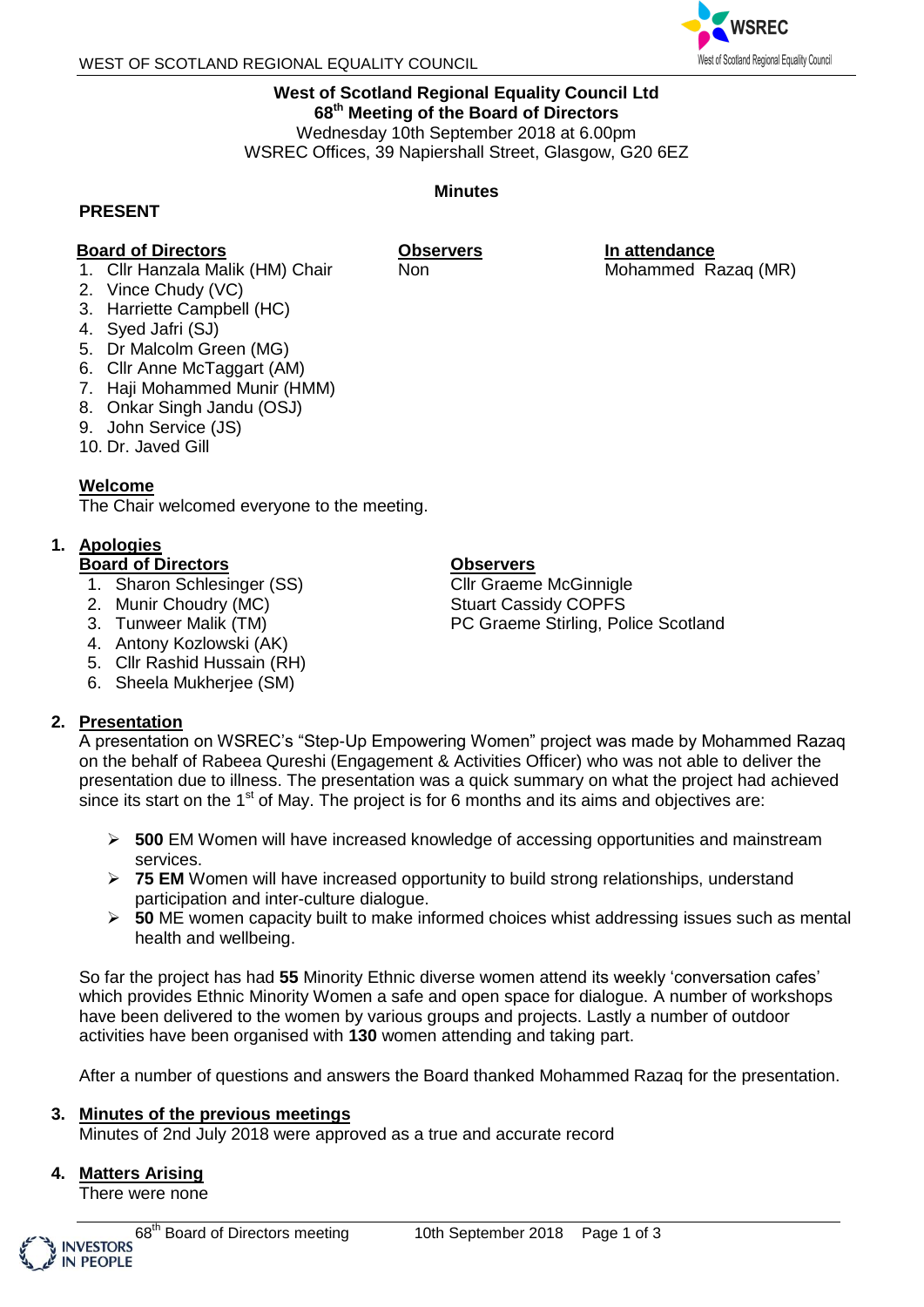

# **5. Conflicts of interest**

There were none

## **6. For discussion**

#### **Reports**

a) Finance – Variance statement for month of August 2018

**Expenditure:** actual **£51,718** and budgeted **£42,876** with a variance of **-£8,842**.

**Income** actual **£82,360** and budgeted **£1,967** with a variance of **-£80,393.** 

The variance report was noted by the Board

- b) Executive Director The report was noted
- c) Partner Reports There were none

## **For decision**

# **7. Correspondence**

Letter from Police Scotland: A response was received from Police Scotland about the lack of attendance in the board meetings. The letter stated the concern had been forwarded to the Assistant Chief Constable Bernie Higgens who now has responsibility for Local Policing West, and has been asked to look into this matter and to provide a response. MR reported that this reply was received in May 2018 and that no response has been received to date.

Thank you letter from Lodging House Mission (LHM): LHM thanking WSREC's Qurbani project for the continuous donations of Qurbani meat.

## **For more information**

- **8.** Update: Napiershall Street Centre: MR stated that a formal decision has not been made by City Property. However, through an informal chat with a representative from City Property it was recommended that a new location be sought. HM mentioned that WSREC have already begun searching for suitable locations but the details are not going to be disclosed at this moment of time.
- **9.** European Foundation for Quality Management standard (EFQM): MR mentioned that WSREC are working towards achieving an EFQM standard again. As part of the assessment WSREC conducted a workshop with staff and board members to identify the organisations development needs. Once this was completed, the staff were asked to prioritise three of the organisations development needs. As part of the assessment, WSREC were asked to work towards attaining these three needs within 6 months.

The three needs identified are as follows:

- 1) Secure funding for a volunteer coordinator: MR stated that by 6 months an application will be submitted for resources.
- 2) Research and ascertain the type of support or services required by our service users: MR stated that by 6 months this work will be completed and it will be known what our service users want.
- 3) Share project reports and successes with Board of Directors and staff: MR stated that this work will involve looking into how the reports and successes can be shared and at what intervals.

MR stated that he hopes all the work will be done by January 2019 and that the other needs identified will be looked into as well.